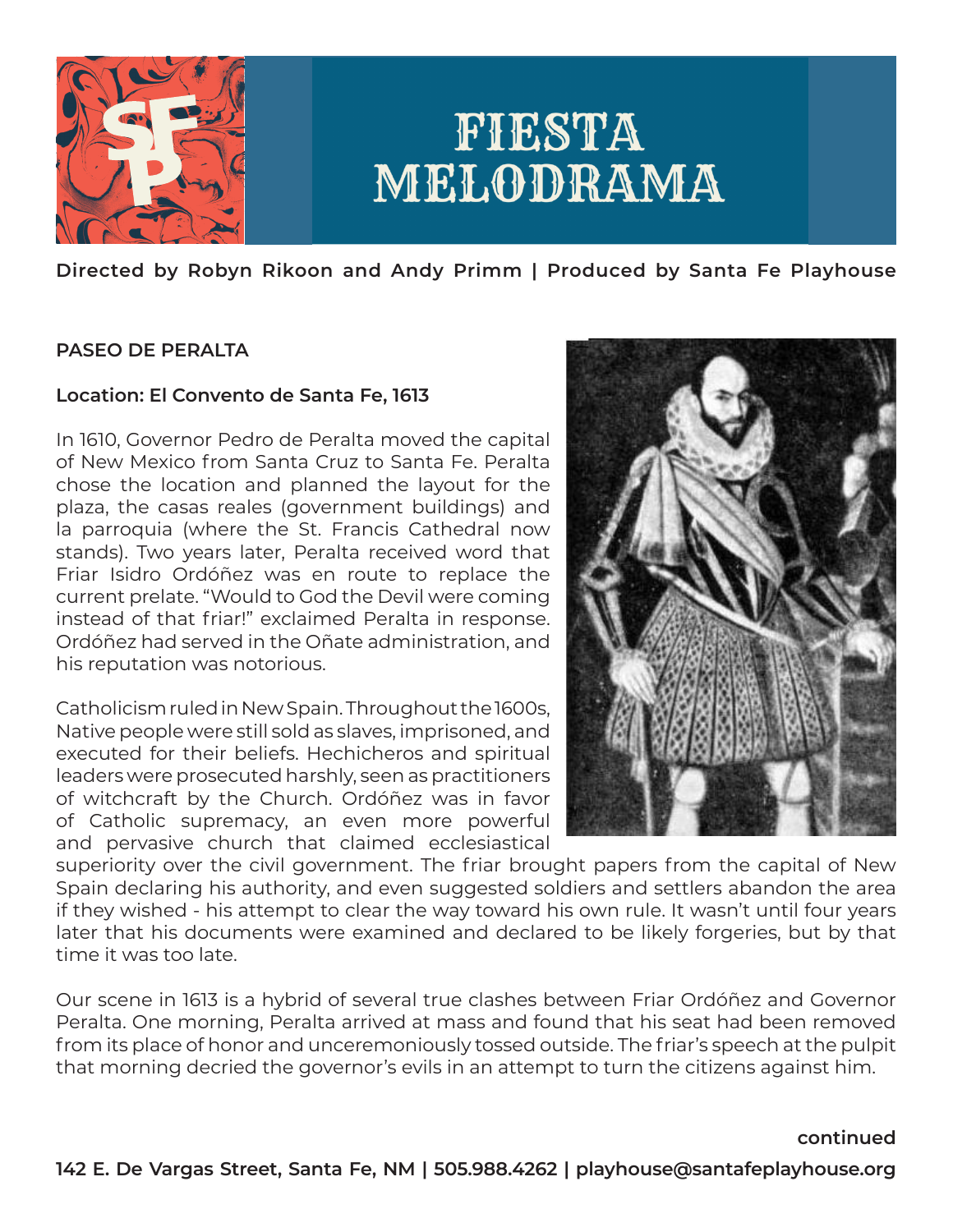

**Directed by Robyn Rikoon and Andy Primm | Produced by Santa Fe Playhouse**



Their rivalry intensified until July 19th, 1613, when Peralta ordered his men to arm themselves and accompany him to the convento. Weeping women, afraid for their husbands, were told by Ordóñez to "Shut up!" Ordóñez met Peralta outside, armed with a cane. They traded insults. Capes were torn, hands were slapped, and Peralta's wrist was grabbed, causing him to misfire his pistolet, accidentally shooting a nearby friar. The fault lay on both sides, but the optics were terrible. A man of God, shot by the governor! Peralta was imprisoned in Sandia Pueblo for months. He escaped to Santa Fe through the snow, shackled and hungry, only to be imprisoned again. Eventually a new governor was chosen, and Peralta returned to Mexico City where he was cleared of charges and Ordóñez's actions condemned. The damage, however, was done.

### **Location: The Santa Fe Trail, 1841**

The Spanish land grant system gave citizens and communities (including Pueblos) the rights to settle tracts of land under the Spanish crown. By 1880, however, the Spanish-Mexican population had lost 90 percent of their grants. As many citizens had feared, the United States didn't recognize many claims and in other cases, the U.S. government actively superseded existing grants and sold land to the highest bidder. Even before the Mexican-American War, Governor Armijo sold enormous tracts to his friends, mostly American and French traders. After an initial grant in 1841, eventually Armijo's fellow merchants Charles "Carlos" Beaubien and Guadalupe Miranda and their heirs were owners of over two million acres northeast of Taos - one of the largest private holdings in American history.